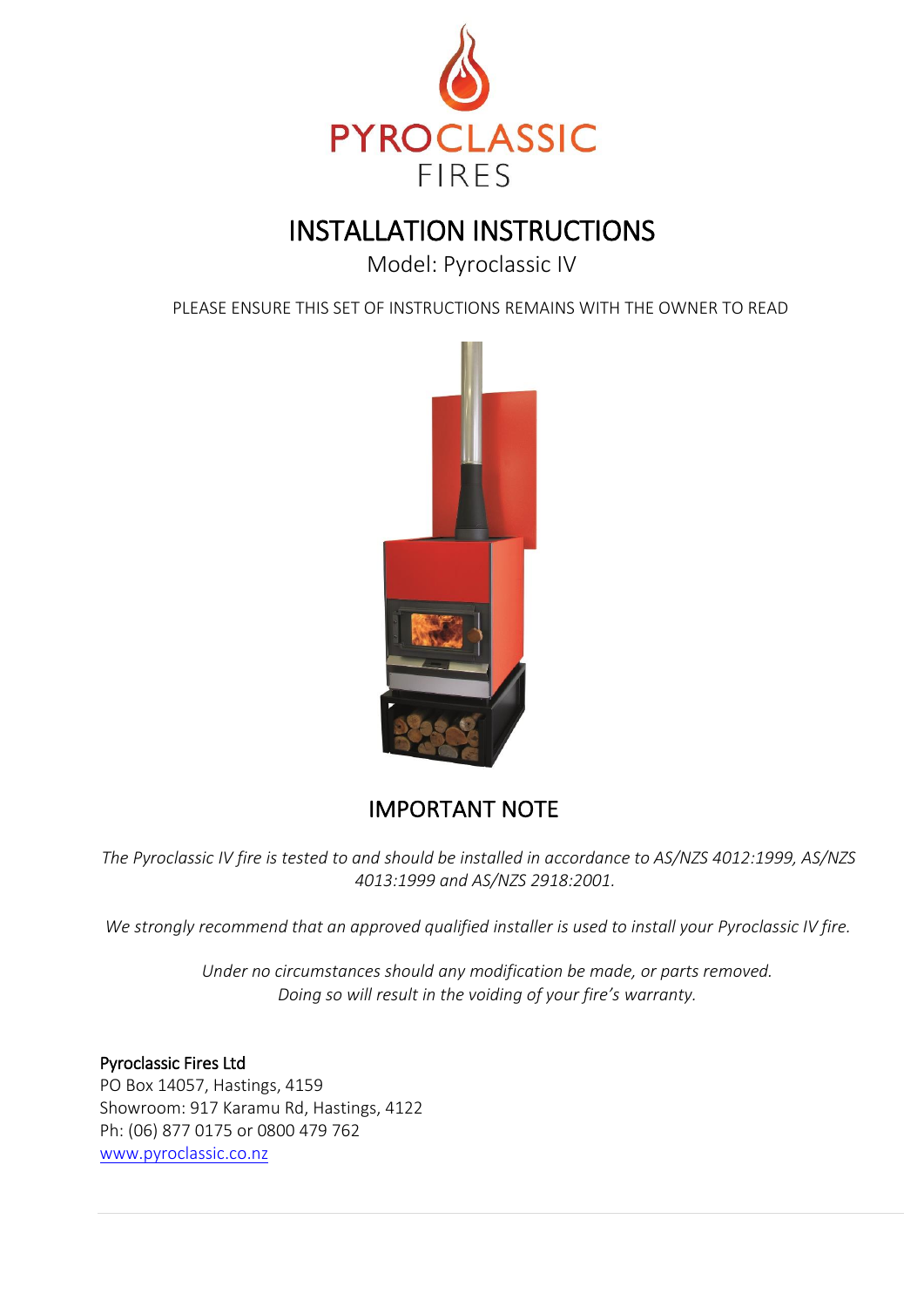

# TIPS ON INSTALLATION

# POSITION THE FIRE

Using the previous technical specification sheets identify where the Pyroclassic IV fire is to be situated. Note: We have supplied 2 x 10mm steel rods (attached to the outside of palletized box). Push the rods through the two 11mm holes located in the front plate and engage the corresponding 11mm holes in the rear plate. The projecting ends of both rods can now be used as carry rods. To make the whole unit lighter, the top cooking plate can also be carefully removed-make sure that the insulating Kaowool in the top chamber is not disturbed. Replace the cook top when fire is in position.

# LOWER HEAT SHIELD

The lower heat shield should be placed on top of the feet when the fire is in its final position. If you are installing the fire angled into a corner, make sure the lower heat shield is already in place before finishing the flue and earthquake restraints etc, otherwise the angle of the wall may make it impossible to slip into place.

# INSULATING HEARTH (NOT SUPPLIED BY PYROCLASSIC)

The Pyroclassic IV must sit on an insulating hearth with a minimum distance of 369mm in front of the heater when the hearth is installed flush with the surrounding combustible floor. The width of the floor protector shall be no less than the width of the Pyroclassic and shall extend not less than 200mm each side of any ash-removal or fuel loading openings unless the floor protector forms an abutment with a wall or heat shield at a lesser distance.

# PYROCLASSIC RAISED HEARTH

Using the raised hearth allows the above mentioned 369mm distance at the front of the fuel loading and ash removal opening to be reduced. The Pyroclassic Hearth is raised 250mm from the floor thus reducing the distance at the front of the door opening to 300mm.

The Pyroclassic Hearth measures 250mm (h) x 680mm (w) x 950mm (d). NOTE: A marking hole is located on top of the hearth that indicates the exact centre of the inner 100mm flue used with the Pyroclassic IV, you can use the measurements shown on our specifications pages to help position the hearth prior to installing the fire. Place the hearth into position and bolt or screw into floor in 4 places, (Fixings not supplied, installer to decide what to use) using the mounting holes provided in the hearth. Please use the provided black caps to cover the fixing holes once the hearth has been installed.

Also note that there are 4 cups on the top of the hearth, these cups are used to receive the adjustable feet on the fire. Split pins are provided for the rear feet only to allow the fire to be anchored to the hearth, these act as the earthquake restraints meaning you don't need to use the fixing slots in the back plate.

# PYROCLASSIC WOODBIN

The woodbin supplied is designed to slide under the Pyroclassic Hearth. If the woodbin is used with a wooden or concrete floor we have supplied 5 carpet squares which should be adhered to the underside of the woodbin, avoid sticking them too close to the edges as they can then be easily seen.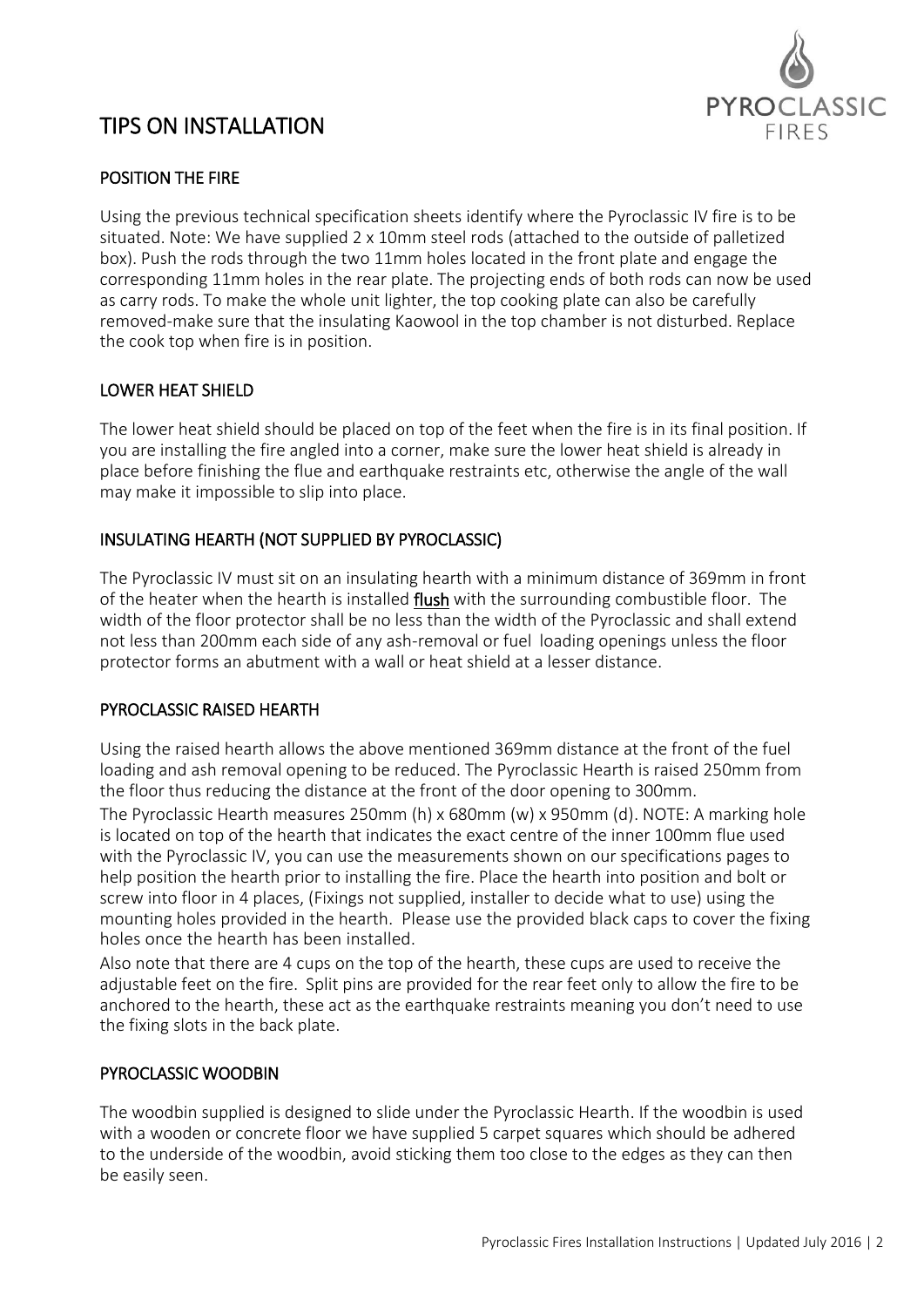

#### POWDER COATED PANELS

Insert the side panels before the front and rear panels. The front and rear panel are supplied inside the fire chamber.

#### UNPROTECTED WALLS

Minimum unscreened clearances are 350mm from the back of the Pyroclassic IV fire to the wall and 480mm from the side of the fire to any side wall. For a corner installation with the Pyroclassic IV angled at 45 degrees to the wall the minimum unscreened clearance from the walls is 370mm, measured from the rear corners of the heater to the wall.

#### PYROCLASSIC STANDARD WALL SCREEN

Please see '*Pyroclassic Fires Wall Screen Installation Instructions'* provided with your wall screen or online at [http://www.pyroclassic.co.nz/resources/downloads/.](http://www.pyroclassic.co.nz/resources/downloads/)

#### CORNER WALL SCREENS

Please see '*Pyroclassic Fires Wall Screen Installation Instructions'* provided with your wall screen or online at [http://www.pyroclassic.co.nz/resources/downloads/.](http://www.pyroclassic.co.nz/resources/downloads/)

#### EARTHQUAKE RESTRAINTS

Two angle iron restraints that measure 50mm x 50mm with 2 8x20mm bolts which are supplied are to be used when the Pyroclassic IV is not installed on the combination Hearth. These are fitted to the two slots provided along the back plate of the Pyroclassic IV fire and then attached to the floor with suitable fixings. Installing the Earthquake Restraints may cause the lower heat shield to lift slightly at one end, however this will not affect the function of the heat shield.

# HOTFLOW WETBACK

See separate instructions which will be attached to your wetback or online at [http://www.pyroclassic.co.nz/resources/downloads/.](http://www.pyroclassic.co.nz/resources/downloads/)

# *WARNING: IF YOU HAVE NOT CONNECTED YOUR WETBACK TO YOUR WATER CYLINDER-*

# *DO NOT LIGHT THE FIRE*